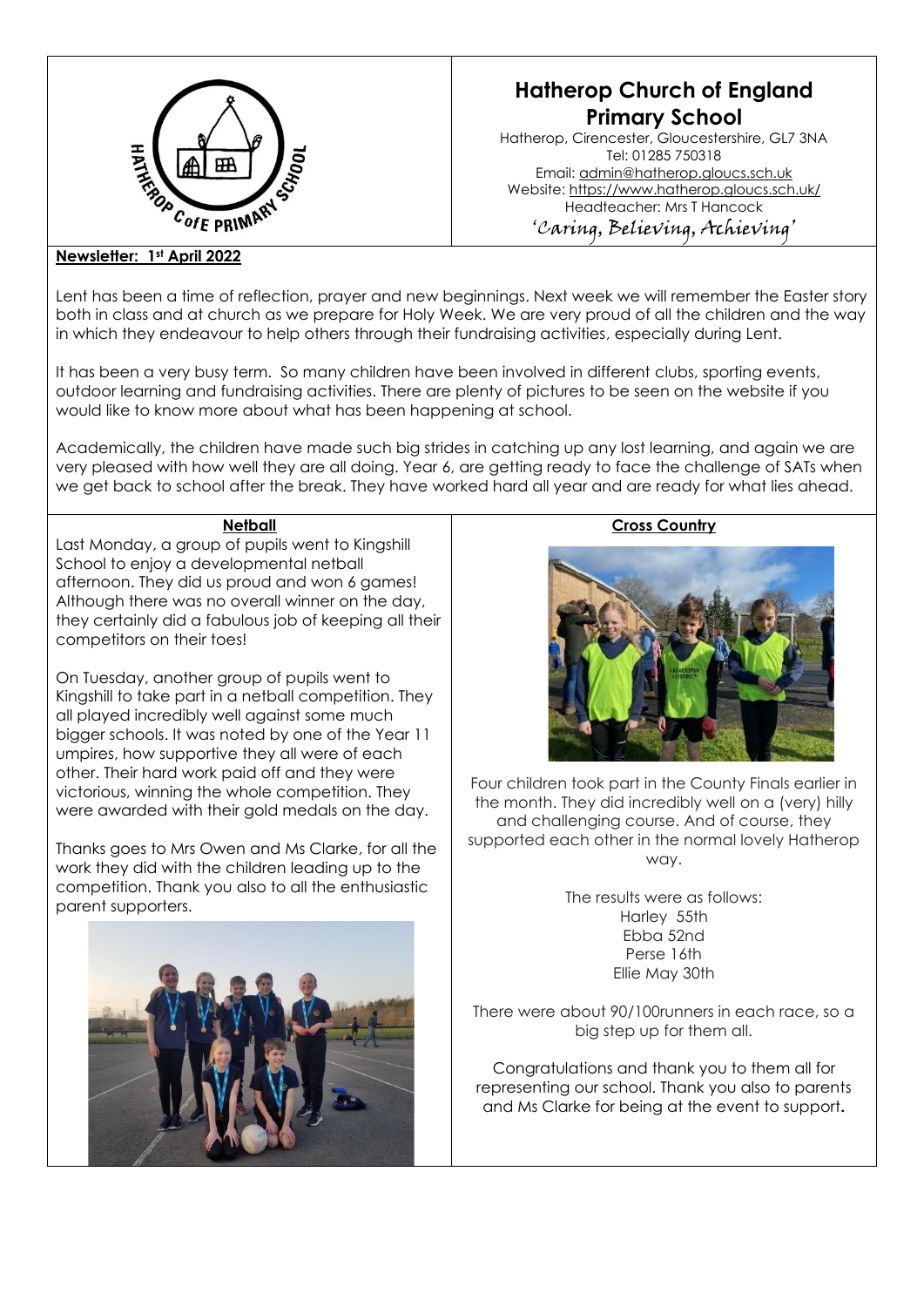# **Outdoor Learning**

Kingfisher class had a super Outdoor Learning Day at Lea Woods in spite of the pouring rain. We started our visit with a walk around the wood searching for items that might be useful in our Stone Age camp. We then mixed paint using earth and water and covered our shelter in cave paintings. Next, we worked together to build dens. After lunch, we made clay pots and tooth jewellery. Finally, we finished off a very soggy day with toasted marshmallows around the campfire. I was really impressed with everyone's enthusiasm and positivity throughout the day even when cold, muddy and very wet. **Ms Howard**







# **World Book Day**

On the 3<sup>rd</sup> of March it was World Book Day. This year the children were given the task of creating a diorama or a potato character from one of their favourite books. We had so many superb entries, below are just a few. Well done to everyone for completing the work at home.

On the day, Kingfisher class participated in a World Book Day scavenger hunt, looking for clues around their classroom.



# **Ukraine Appeal**

Earlier this month Skylark class completed their unit of work on 'caring for the world and the people in it', by holding a jumble sale to raise money for the children of Ukraine. The event was very well attended and they raised £137. The PTA also held a cake sale on the same day taking our total raised to over £300.





Thank you to the PTA who provided us with 10 new Chromebooks. They have been a wonderful addition to our existing technology and will certainly enhance the children's learning.





## **Easter Worship**

In preparation for Holy Week, Rev Brignall will lead worship for the children next Thursday. The service will take place at the church and start at 2:15pm. All families welcome.



[This](http://thegoodheart.blogspot.com/2011/04/reflecting-on-holy-week.html)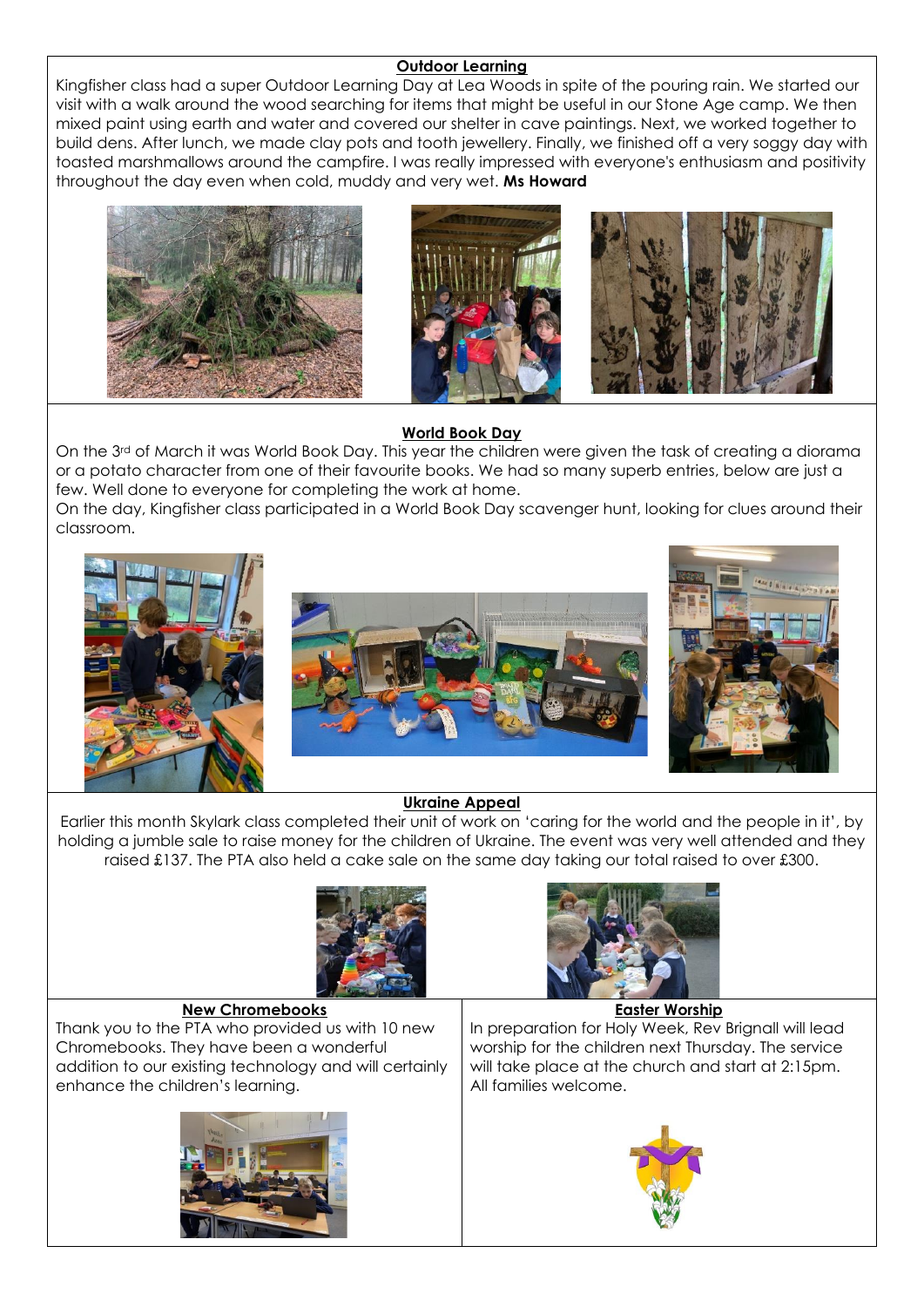#### **Red Nose Day**

Thank you to the school council who helped to raise money for comic relief this month. They spent their break times selling Red Noses and arranged a Red Nose and Spoon Race complete with obstacles. All the classes took part in the relays made even more fun by the fact that they were dressed up for Science Day too! Together we raised a total of £258. Thank you all for your support.







**Wow Board**

At Hatherop, we like to hear about the children's achievements outside of school. These achievements are shared during celebration worship. We would also like to invite you to send in photos and a short write up to display on our WOW board.

#### **Progress Award**

Well done to Perse who was awarded the progress award at the start of this term.



#### **Experience Lent**

Today we learned about the importance of Lent and what Christians do to celebrate it. We went to the church where we were given a tour by Mrs Dugdale and Mrs Cullum (one of our school governors). There were six different stations that we were taken around. Each station had a different thing to learn, about Lent, such as how Christians try to let go of their bad emotions.

We learned all about how Jesus survived for 40 days in a desert and resisted temptation. At the first station we learned all about travel through Lent and on the third station we touched clothes made of sackcloth. While we were not walking around the church we drew Easter eggs and decorated them. By Joe, James, Kayla and Rex (Year 6)



**Science Week**

To mark British Science Week all classes engaged in a number of activities based on the theme 'Growth'. Amongst other things, Skylark Class investigated the best way to blow the biggest bubble, Kingfisher investigated the texture of soil (as healthy soil is important for plants to grow) and Red Kite used their engineering skills to investigate how stretchy slime is. To end the week everyone got to dress up to personify 'Growth'. There were some fantastic costumes!